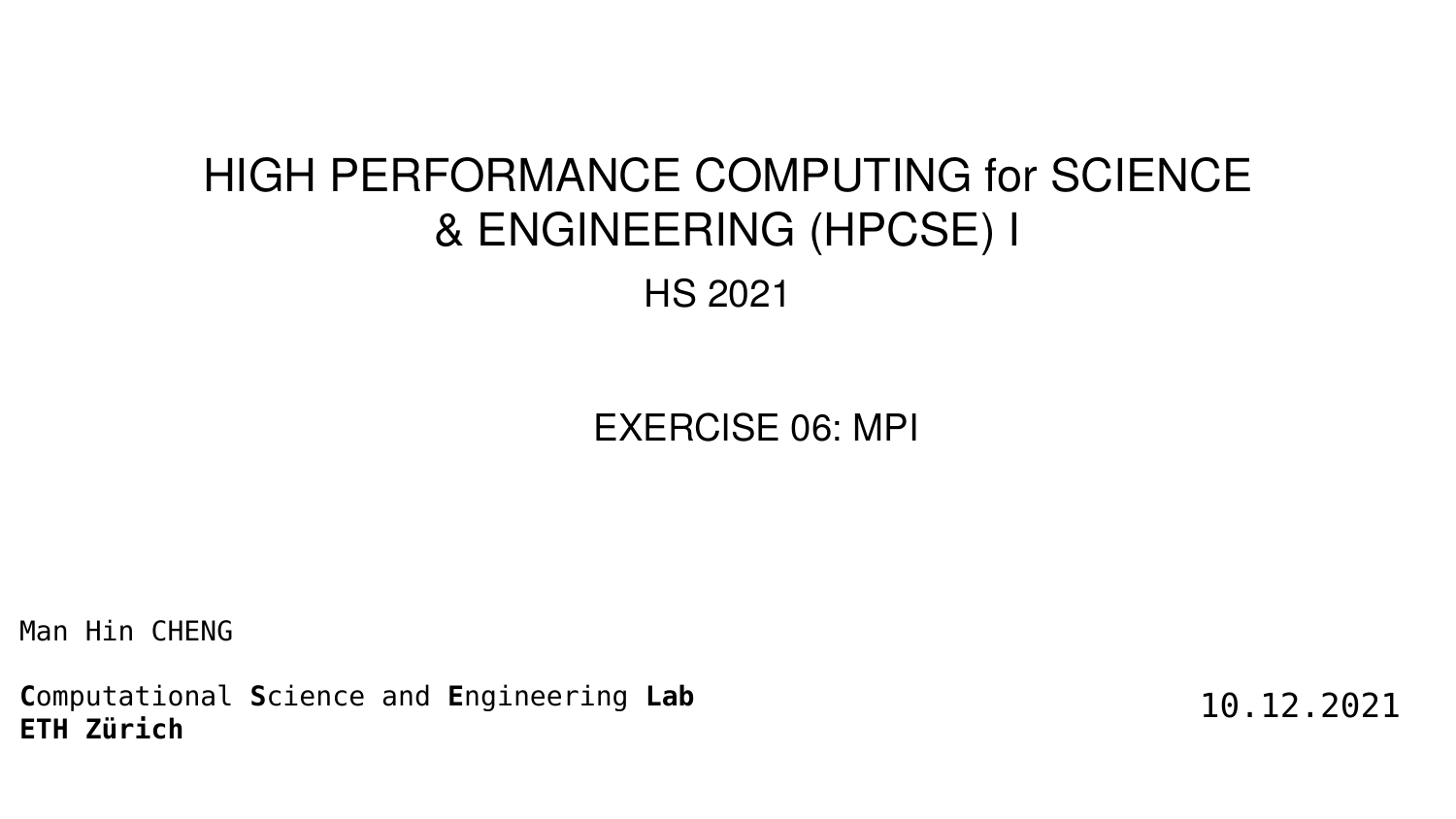# **Outline**

- Question 1 MPI Bug Hunt
- Question 2 MPI Reduction implementation
- Question 3 MPI non blocking

# Compile and execute in Euler: module load gcc/8.2.0 openmpi/4.0.2 mpirun -n N ./executable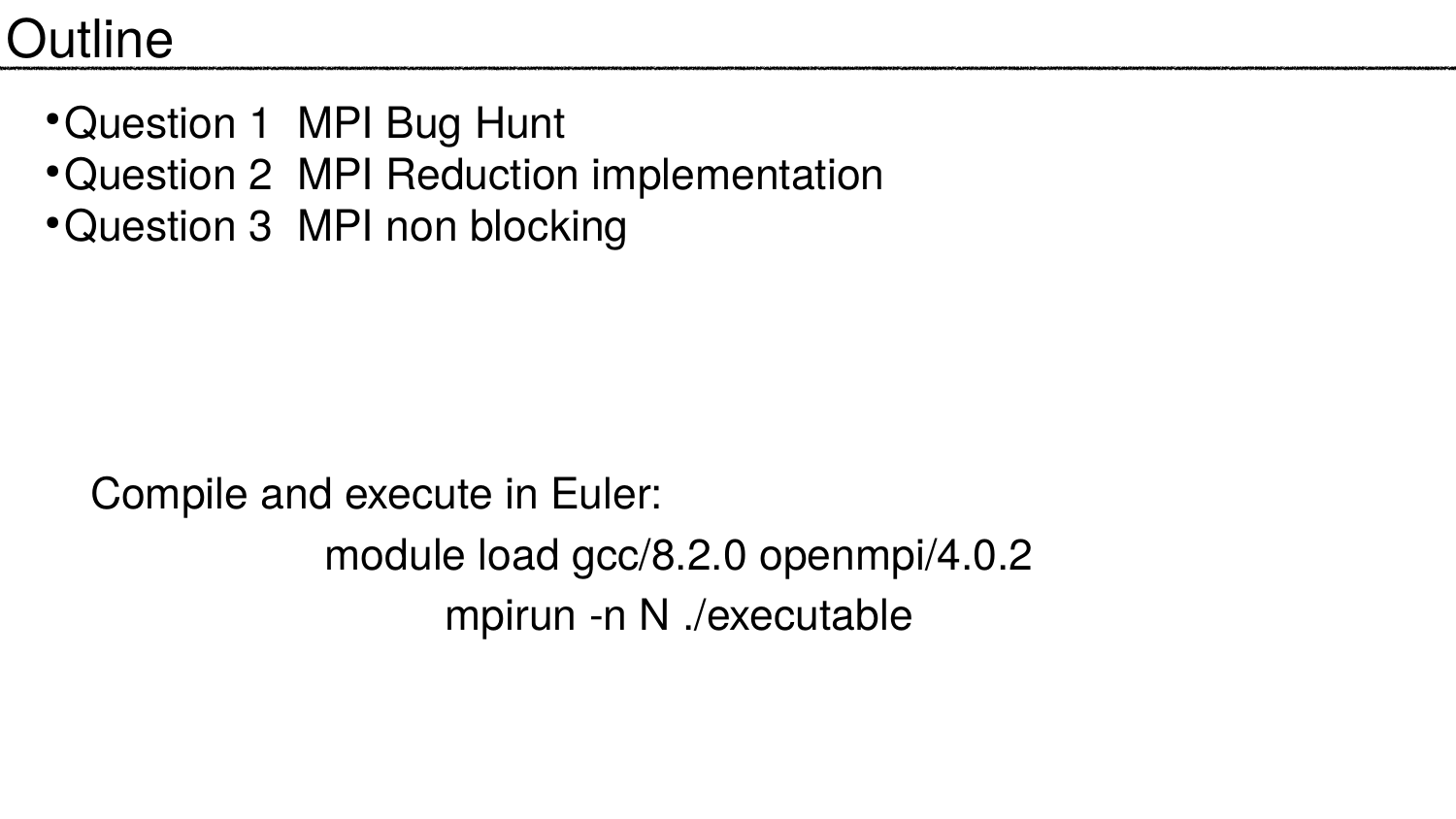# Question 1: MPI Bug Hunt

• Find the bug(s) in the following MPI code snippets and find a way to fix the problem. Assume all the headers are imported correctly.

```
1 const int N = 10000;
a)
     : double* result = new double[N];s // do a very computationally expensive calculation
     \frac{1}{4} // ...
     5
                                                         b) 1 / \text{only } 2 \text{ ranks: } 0, 16 // write the result to a file
                                                              2 double important_value;
        std::ofstream file("result.txt");
                                                              -31
     8
                                                              4 // obtain the important value
        for(int i = 0; i <= N; ++i){
     9 -5 // ...
            file << result[i] << std::endl;
    10
                                                              6.
    11// exchange the value
                                                              s if (rank == 0)12
        delete[] result;MPI_Send(&important_value, 1, MPI_DOUBLE, 1, 123, MPI_COMM_WORLD);
    13
                                                                else
                                                             10 -MPI_Send(&important_value, 1, MPI_DOUBLE, 0, 123, MPI_COMM_WORLD);
                                                             11
                                                             12
                                                               MPI_Recv(
                                                             13
                                                                    &important_value, 1, MPI_INT, MPI_ANY_SOURCE,
                                                             14
                                                                    MPI_ANY_TAG, MPI_COMM_WORLD, MPI_STATUS_IGNORE
                                                             1\,5);
                                                             1\,61\,7// do other work
                                                             1\,\mathrm{s}
```
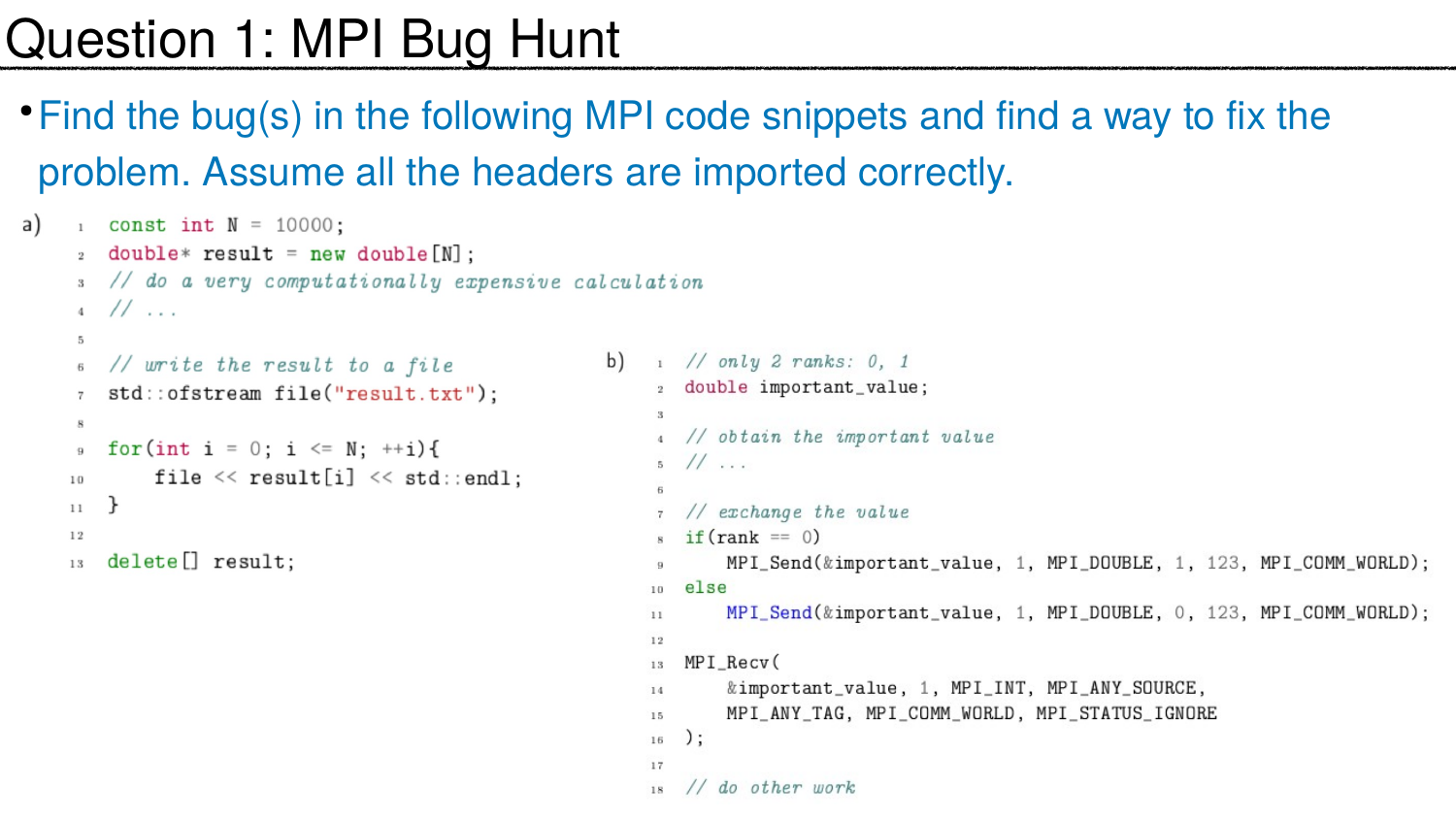# Question 1: MPI Bug Hunt

there are 2 ranks? Will the program complete for any number of ranks?

```
1 MPI_Init(&argc, &argv);
 -21
  int rank, size;
 3 -MPI_Comm_size(MPI_COMM_WORLD, &size);
   MPI_Comm_rank(MPI_COMM_WORLD, &rank);
 -61
   int bval;
 7 -s if (0 == rank)\mathcal{L}\Thetabval = rank;10 -MPI_Bcast(&bval, 1, MPI_INT, 0, MPI_COMM_WORLD);
11\mathcal{F}1\,2 .
13 else
    \mathcal{F}_{\mathcal{A}}1\,4MPI_Status stat;
15 -16.
    \mathbf{F}1\,7 .
18.
    cout << "[" << rank << "] " << bval << endl;
19.
-20
    MPI_Finalize();
2\,1return 0;22-
```
# • c) What is the output of the following program when run with 1 rank? What if

MPI\_Recv(&bval, 1, MPI\_INT, 0, rank, MPI\_COMM\_WORLD, &stat);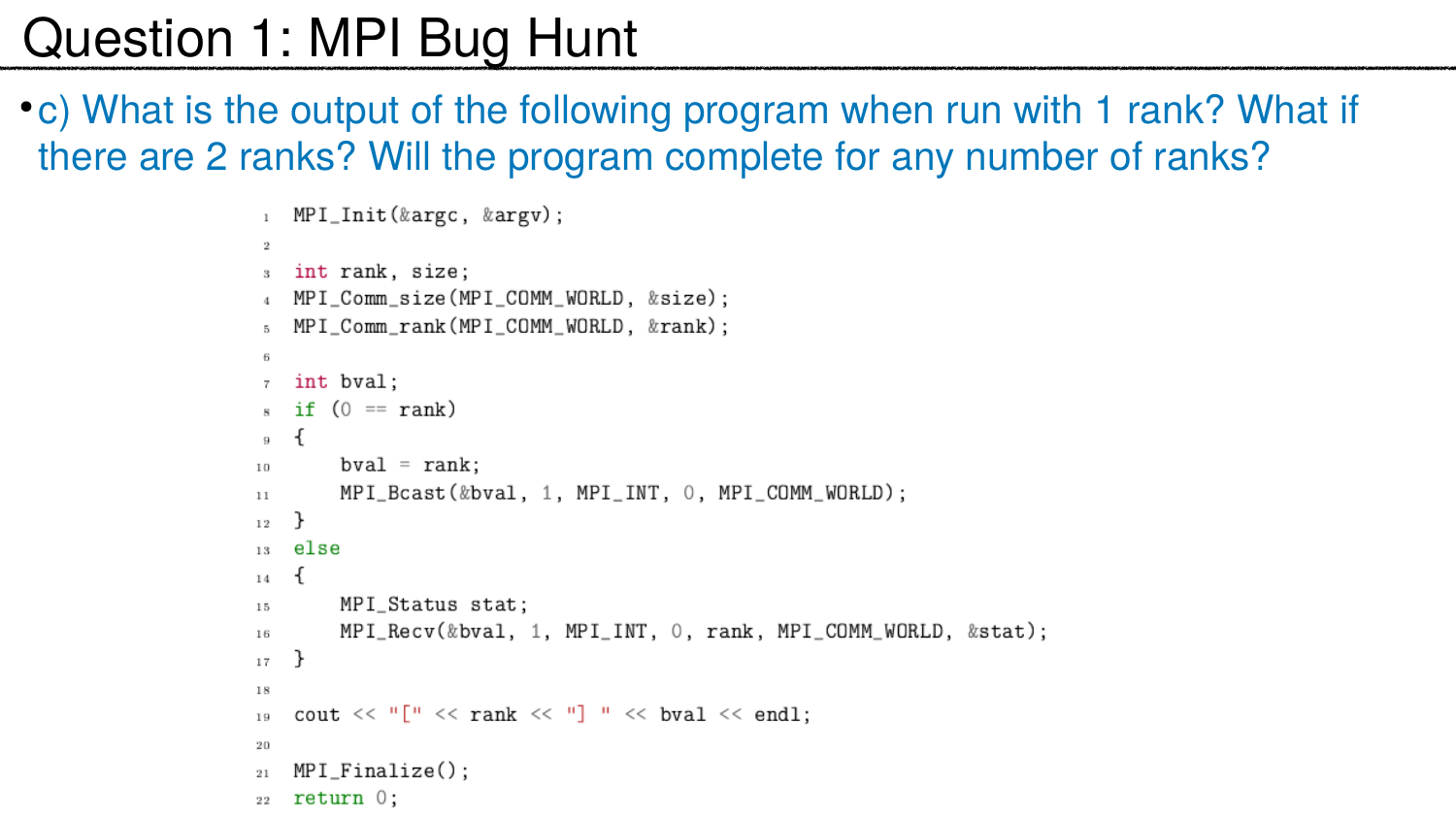# Question 2: Implement a distributed reduction

support # TODO a): Set the compiler

**MPICXX=**  $c$ XXFLAGS+=-std=c++11 -Wall -Wpedantic -03

• b) Validate with exact solution

inline long  $exact$  (const long  $N$ ) { // TODO b): Implement the analytical solution.  $return  $0$ ;$ 

 $-3 + ... + (N-1) + N$ 

### •a) Fill in the missing part in the Makefile in order to compile the code with MPI



$$
x_{\text{tot}} = \sum_{n=1}^{N} n = 1 + 2 +
$$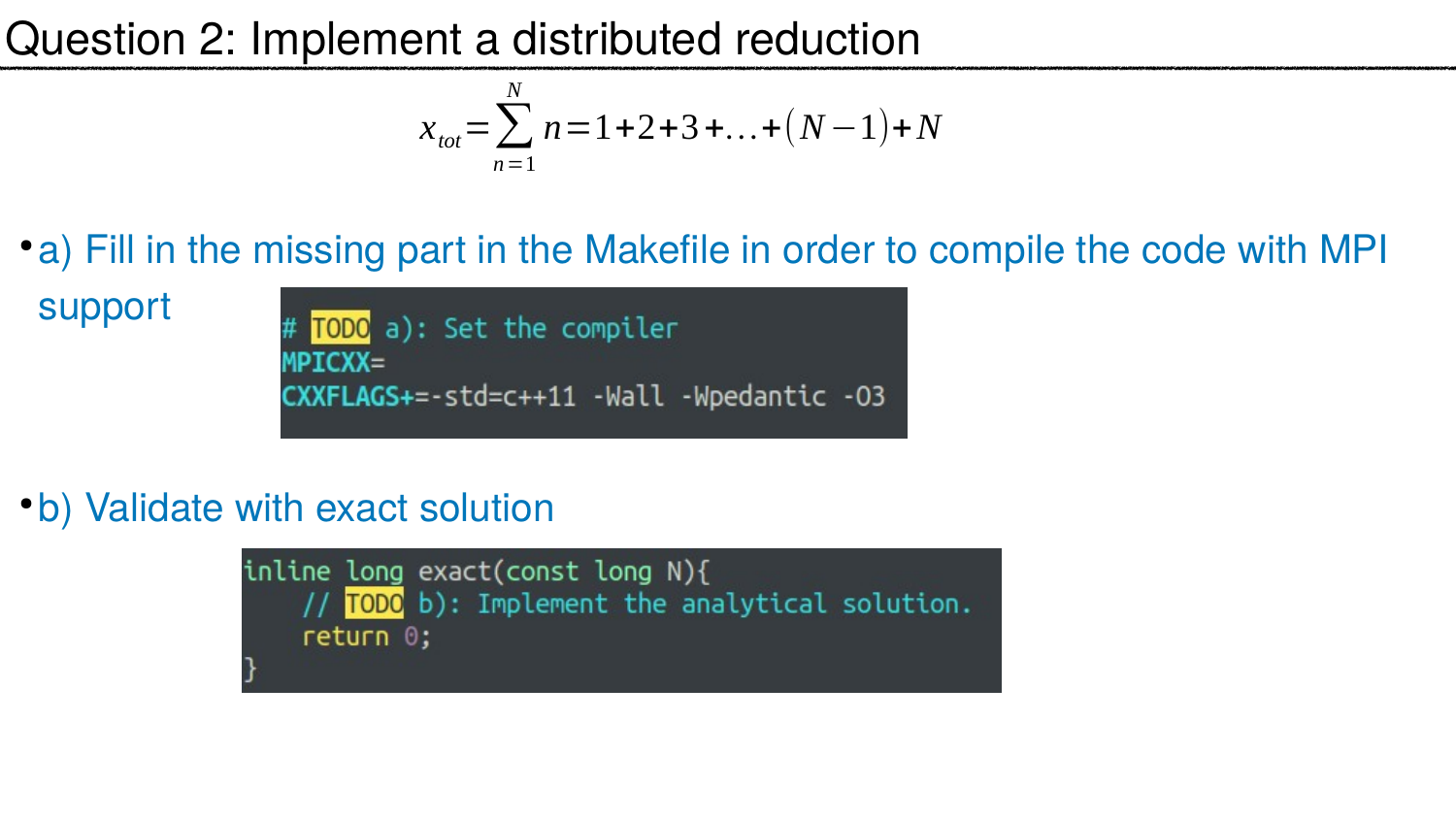# Question 2: Implement a distributed reduction

- c) Initialize and finalize MPI
- d) Distribute work with reasonable load balance

$$
x_{\text{tot}} = \sum_{n=1}^{N} n = 1 + 2 + 3 + ... + (N - 1) + N
$$

$$
X_{rank} = N_{start} + (N_{start} + 1) + \dots + N_{end}
$$

```
int main(int argc, char** argv){
   const long N = 1000000;
   // Initialize MPI
   int rank, size;
   // TODO c): Initialize MPI and obtain the rank and the number of processes (size)
    // ---------------------------
    // Perform the local sum:
    // ---------------------------
   long sum = 0;
   // Determine work load per rank
   long N_{per\_rank} = N / size;// TODO d): Determine the range of the subsum that should be calculated by this rank.
   long N_start;
    long N_end;
   // N_{\text{start}} + (N_{\text{start}+1}) + ... + (N_{\text{start}+N_{\text{per}+n}})for(long i = N_{start}; i \le N_{end}; ++i){
        sum += i;// --------------------------
   // Reduction
    reduce_mpi(rank, sum);
   //reduce_manual(rank, size, sum);
    // ---------------------------
   // Print the result
    // --------------------------
   if(rank == 0)std::cout << std::left << std::setw(25) << "Final result (exact): " << exact(N) << std::endl;
        std::cout << std::left << std::setw(25) << "Final result (MPI): " << sum << std::endl;
   // Finalize MPI
   // TODO c): Finalize MPI
```
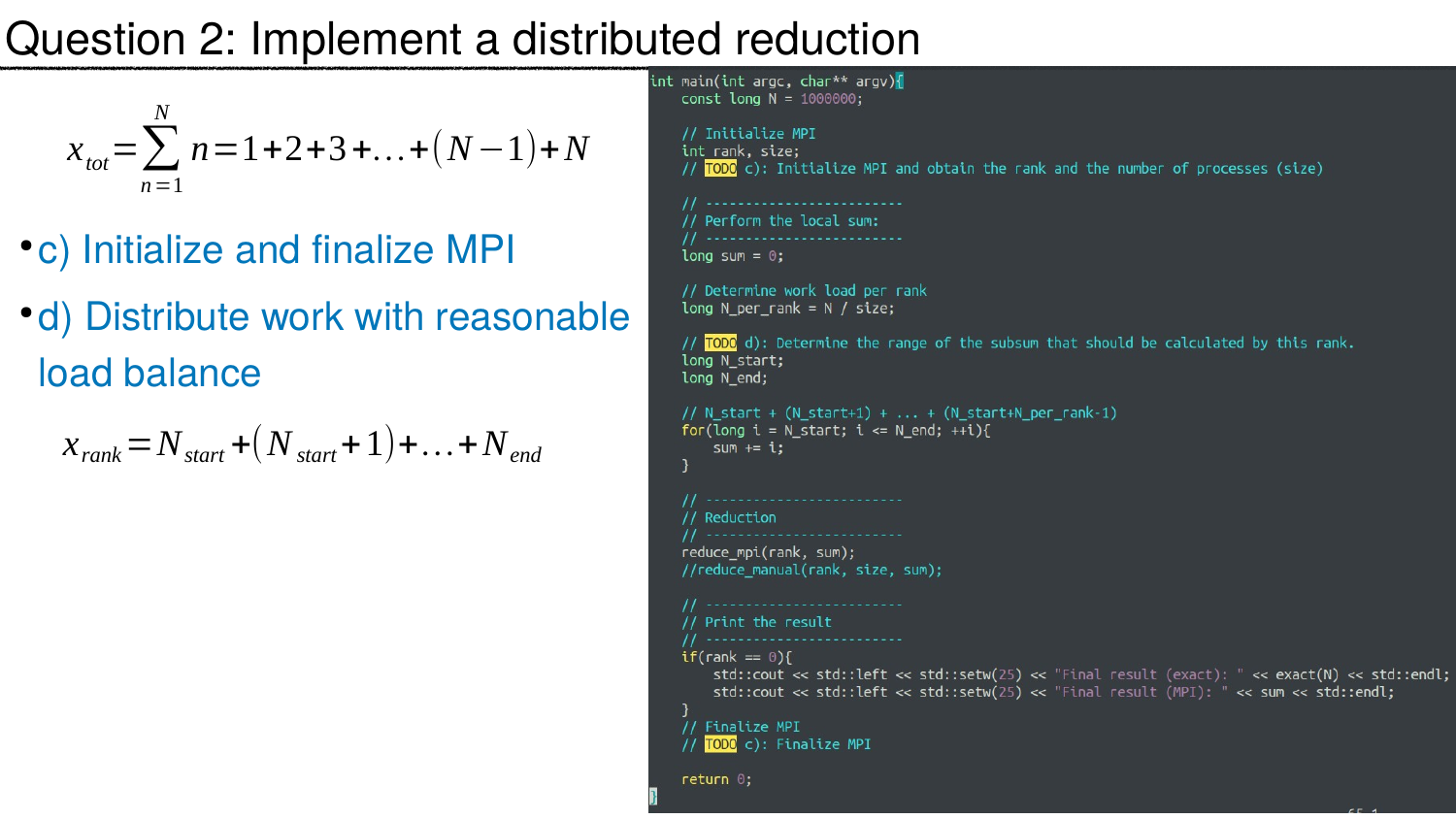# Question 2: Implement a distributed reduction

 $X_{tot} = \sum$  $n=1$ *N*

• e) Implement reduction manually and using MPI blocking collective  $(|ranks| = 2<sup>n</sup>)$ 

● f) Name 2 advantages with justification for reduction approach compare to naive approach





void reduce\_mpi(const int rank, long& sum){ // TODO e): Perform the reduction using blocking collectives.

PRE: size is a power of 2 for simplicity void reduce\_manual(int rank, int size, long& sum){ // TODO e): Implement a tree based reduction using blocking point-to-point communication.



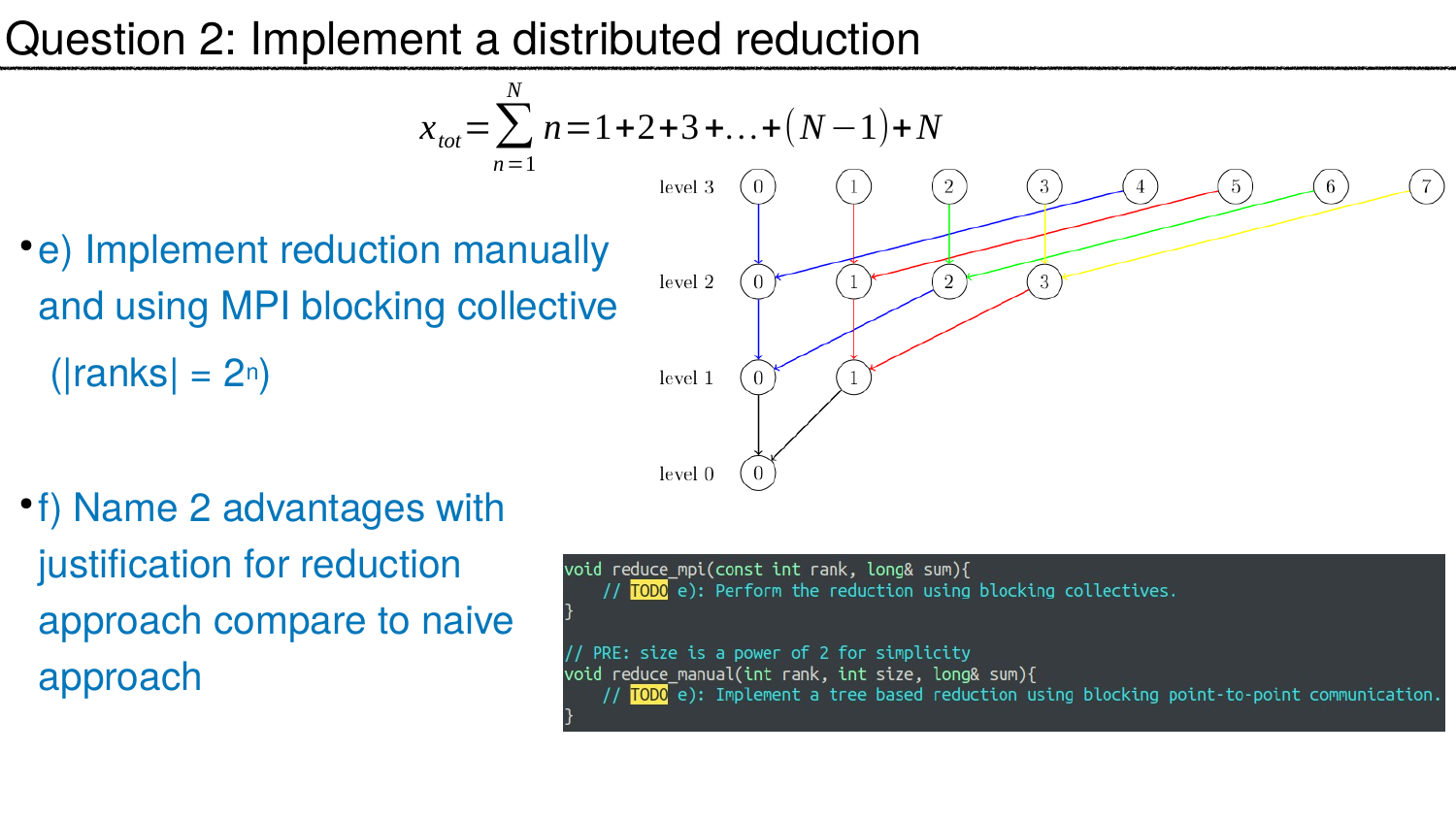### • Objective: simulate the evolution of a vorticity sheet

Wing

**Vorticity Sheet** 



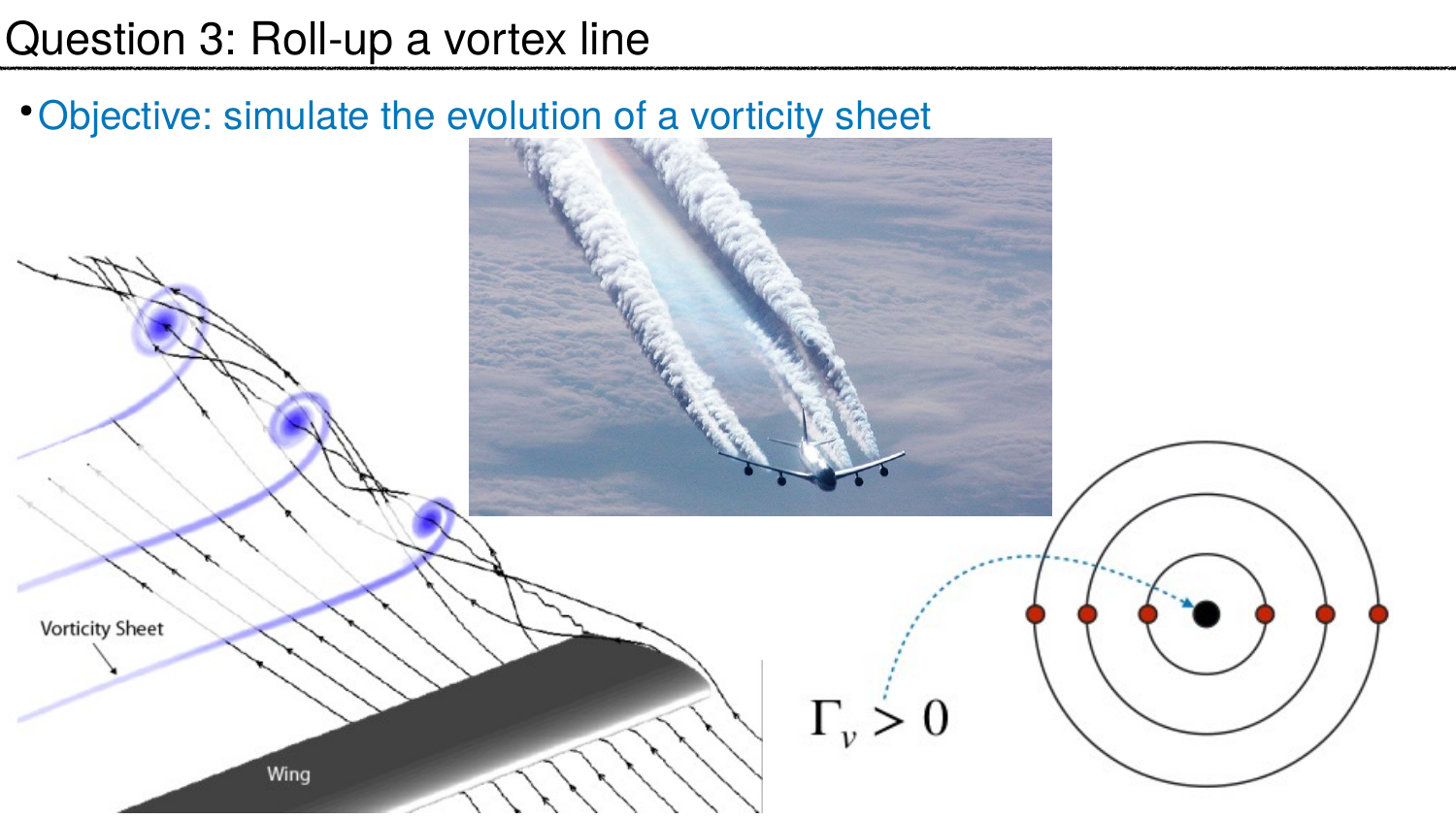- Objective: simulate the evolution of a vorticity sheet
- Basic fluid mechanics
	-
	- –Vorticity ω: measure the "spinning motion" of a continuum near a point –Circulation Γ: measure the amount of vorticity contained in a volume

● Example: point vortex located at **x<sup>v</sup>** :  $\mathbf{u} = (u_x, u_y)$  is the velocity field caused by the point vortex

$$
\Gamma_v = \int\limits_V d
$$

$$
u_x(x, y, t) = \frac{\Gamma_y}{2\pi} \frac{-[y - y_y]}{[x - x_y]^2 + [y - y_y]}
$$



$$
u_y(x, y, t) = \frac{\Gamma_v}{2\pi} \frac{\left[x - x_y\right]}{\left[x - x_y\right]^2 + \left[y - x_y\right]^2}
$$

 $d\vec{x} \omega(\vec{x})$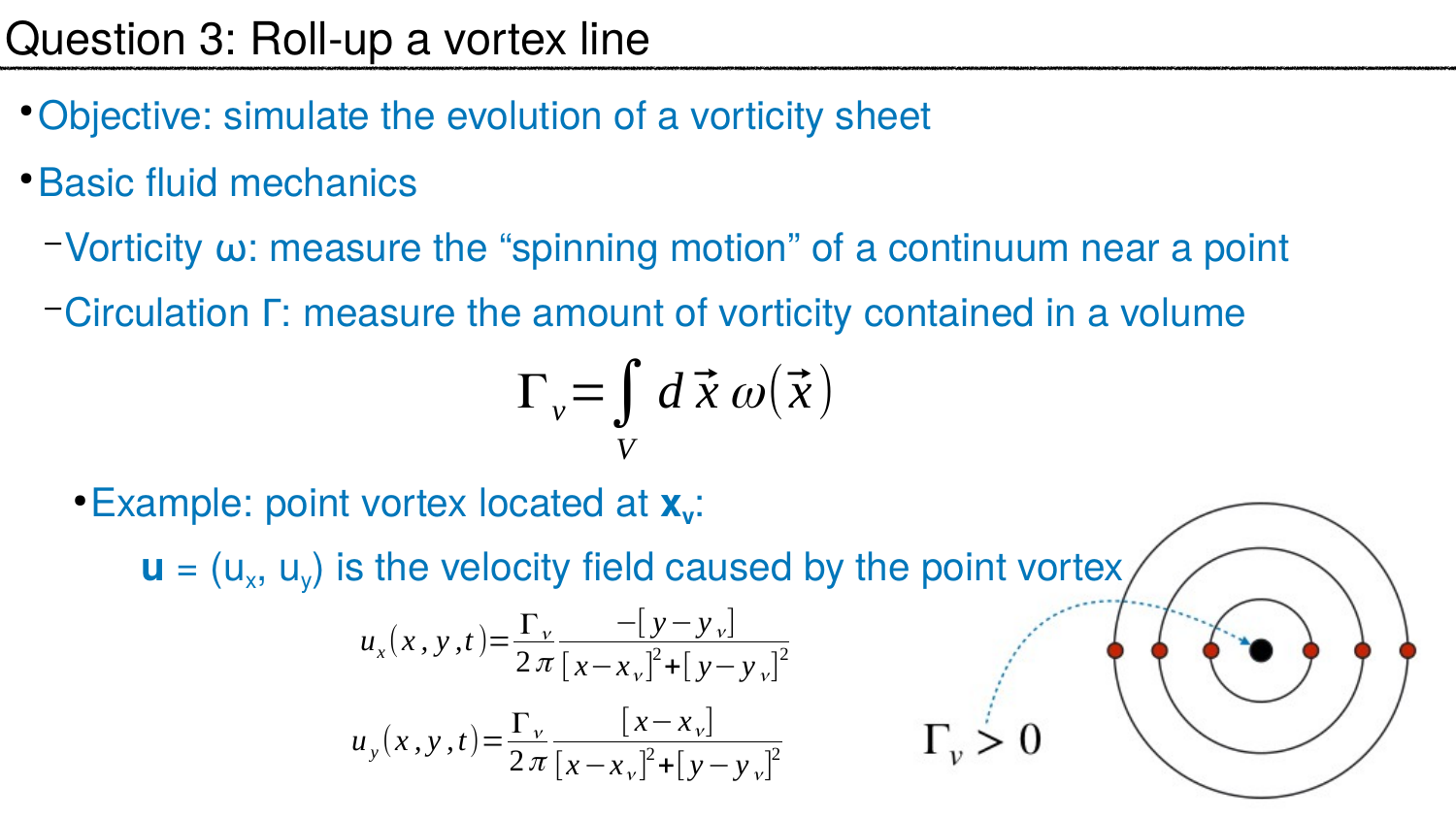- Discretize a flow field with particles
	- A sufficient spatial distribution of particles
	- Each carrying a varying amount of vorticity

### – The evolution of the flow (assuming no dissipation) can be described by

$$
u_x(x_j, y_j, t) = \sum_{i=0}^{N} \frac{\Gamma_i}{2 \pi} \frac{-[y_j - y_i(t)]}{[x_j - x_i(t)]^2 + [y_j - y_i(t)]}
$$

advecting the particles: *d*

$$
u_{y}(x_{j}, y_{j}, t) = \sum_{i=0}^{N} \frac{\Gamma_{i}}{2 \pi} \frac{[x_{j} - x_{i}(t)]}{[x_{j} - x_{i}(t)]^{2} + [y_{j} - y_{i}(t)]}
$$



*dt*

$$
\vec{x}_i = \vec{u}(x, y, t)
$$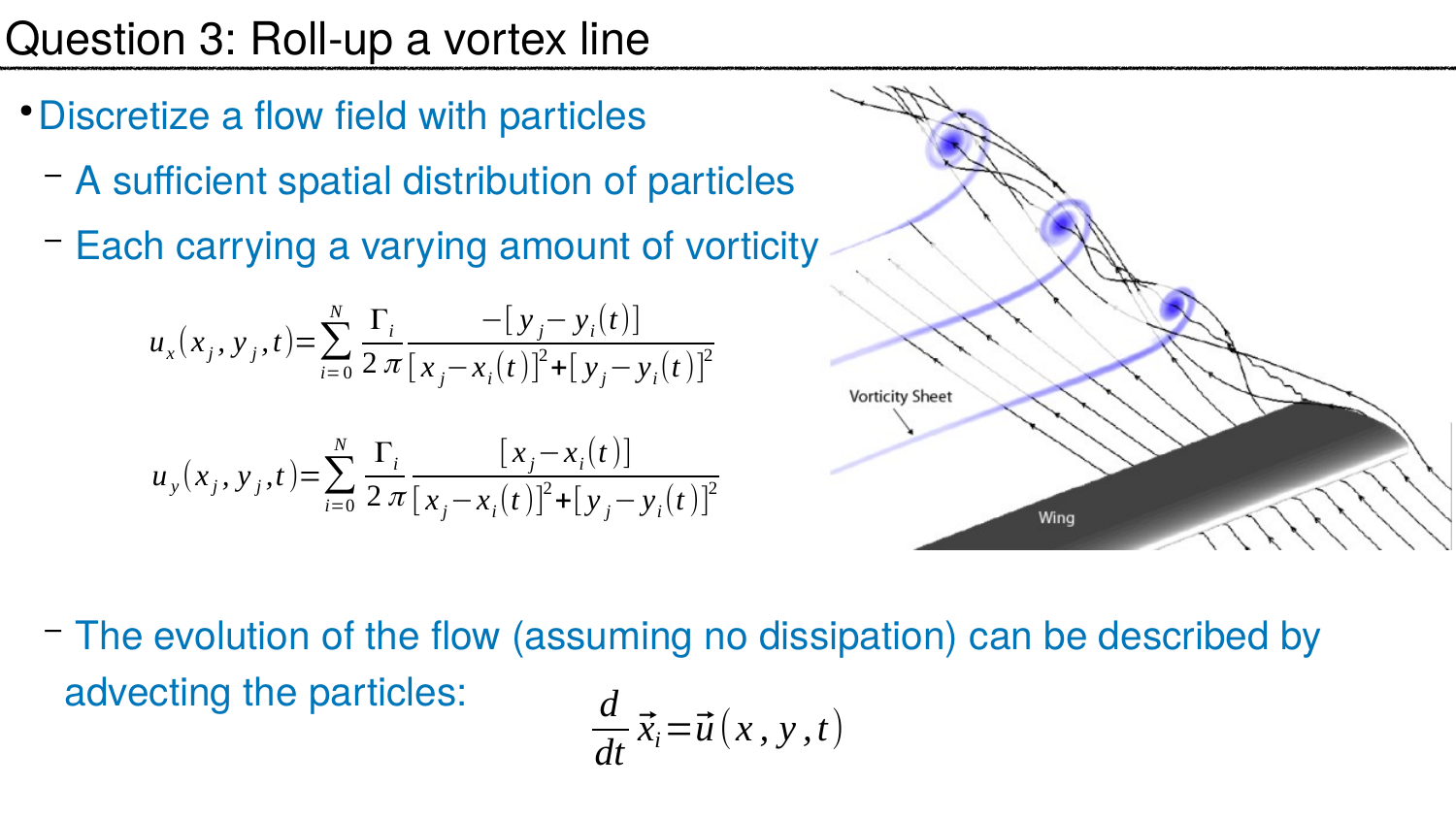### ● N particles are initialized:

–Uniformly arranged along the x-axis from -0.5 to 0.5

- –With zero initial velocity
- –With circulation given by:

$$
(x_i, y_i) = \left(-\frac{1}{2} + i\frac{1}{N}, 0\right)
$$

$$
\Gamma_i = V_i \frac{4 x}{\sqrt{1 - 4 x^2}} = \frac{1}{N_i} \frac{4 x}{\sqrt{1 - 4 x^2}}
$$

V<sub>i</sub> (particle's volume)



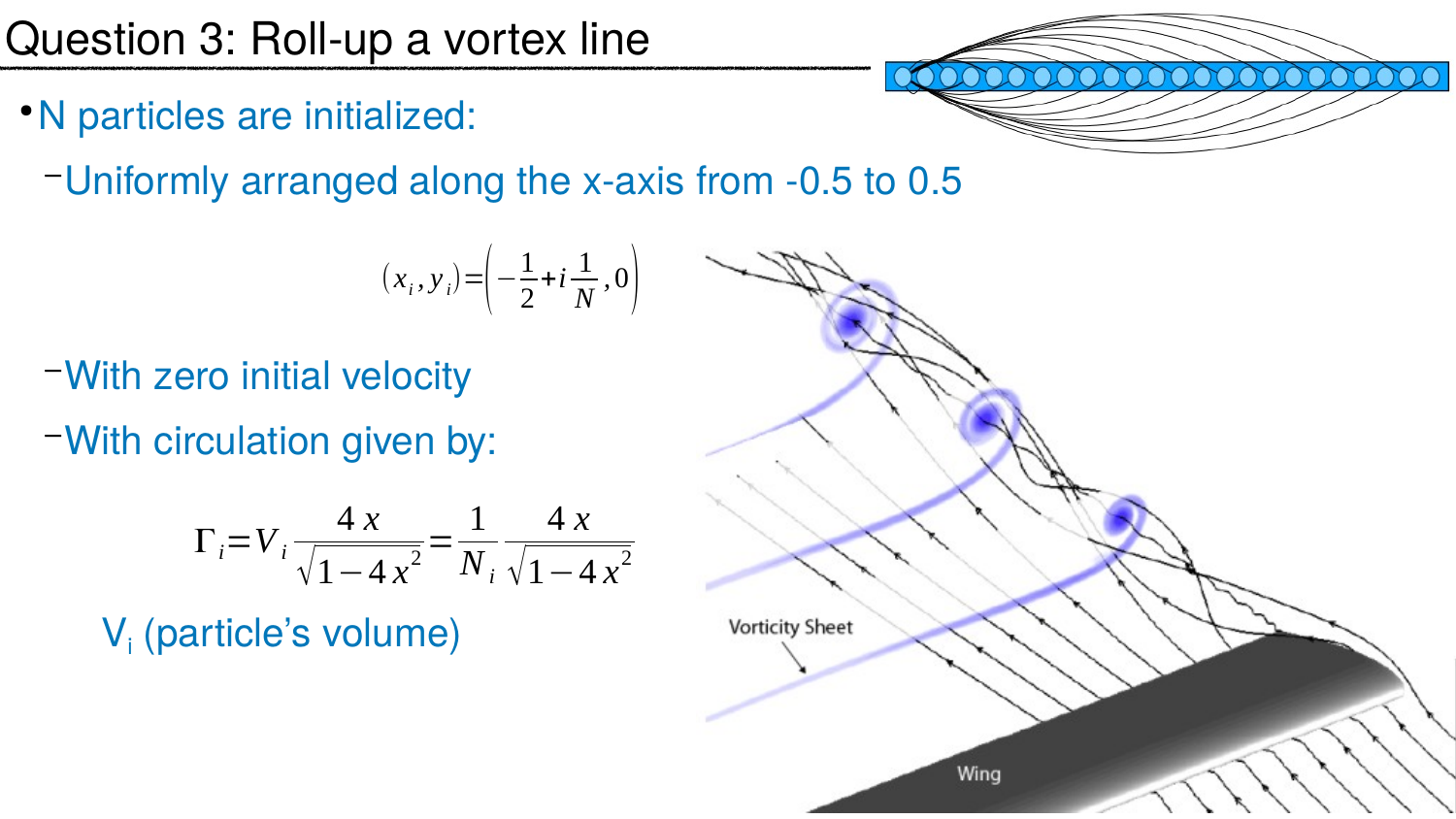- a) Implement serial version for computeVelocities
	- –N2 particle-based velocity solver
	- –Each particle interacts with all the others

• b) Parallelize the code with MPI –Each processes need to exchange information to compute velocity

$$
u_x(x_j, y_j, t) = \sum_{i=0}^{N} \frac{\Gamma_i}{2 \pi} \frac{-[y_j - y_i(t)]}{[x_j - x_i(t)]^2 + [y_j - y_i(t)]}
$$
  

$$
u_y(x_j, y_j, t) = \sum_{i=0}^{N} \frac{\Gamma_i}{2 \pi} \frac{[x_j - x_i(t)]}{[x_j - x_i(t)]^2 + [y_j - y_i(t)]}
$$



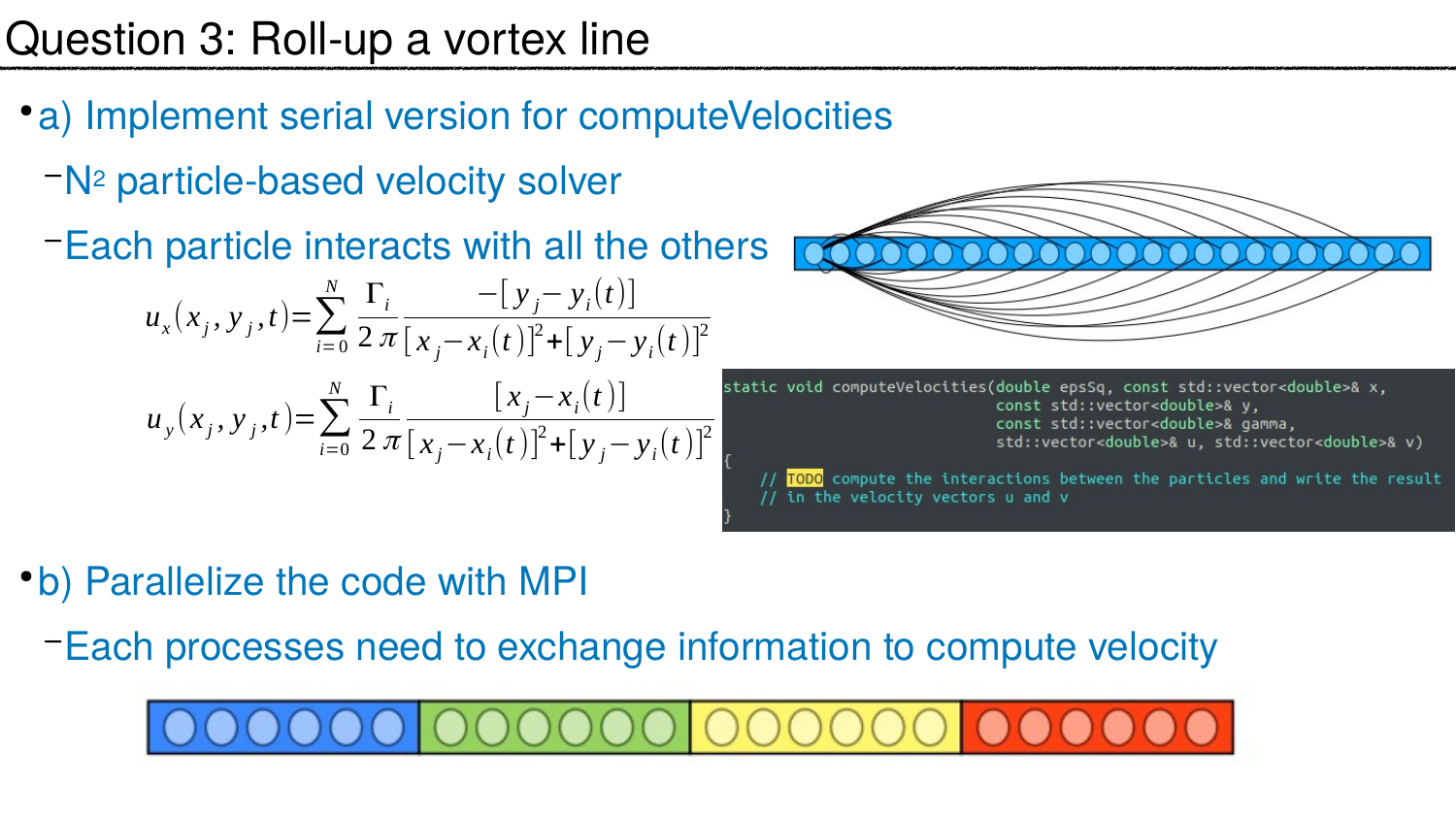- b) Parallelize the code with MPI
	- Each processes need to exchange inform compute velocity
	- –Processes need to exchange information to compute the velocity
	- Send simulation snapshots to rank 0 for



|                   | static void computeVelocities(MPI Comm comm, double epsSq,<br>const std::vector <double>&amp; x,</double>                                                           |
|-------------------|---------------------------------------------------------------------------------------------------------------------------------------------------------------------|
| nation to         | const std::vector <double>&amp; y,<br/>const std::vector<double>&amp; gamma,<br/>std::vector<double>&amp; u, std::vector&lt;</double></double></double>             |
|                   | // TODO: perform multi pass to compute interactions and update<br>// velocities.                                                                                    |
| <b>to compute</b> | static void dumpToCsv(MPI Comm comm, int step, const std::vector<<br>const std::vector <double>&amp; y,<br/>const std::vector<double>&amp; gamma)</double></double> |
|                   | int rank, nranks;<br>MPI Comm rank(comm, &rank);<br>MPI Comm size(comm, &nranks);                                                                                   |
|                   | std::vector <double> xAll, yAll, gammaAll;</double>                                                                                                                 |
| output            | // <mark>TODO</mark> Gather the data on rank zero before dumping to the cs <sup>.</sup>                                                                             |
| Processor 3       | if (rank == 0)<br>dumpToCsv(step, xAll, yAll, gammaAll);                                                                                                            |
|                   | if (argc != 2) {<br>fprintf(stderr, "usage: %s <total number="" of="" particles="">\n'<br/>exit(1);</total>                                                         |
|                   | MPI Comm comm = MPI_COMM_WORLD;<br>int rank, nranks;<br>MPI_Comm_rank(comm, &rank);<br>MPI_Comm_size(comm, &nranks);                                                |
|                   | const int nglobal = $std::atoi(argv[1]);$<br>if (nglobal % nranks != 0) {<br>fprintf(stderr,<br>"expected n to be a multiple of the number of rar                   |
|                   | exit(1);<br>// TODO initialize the data for each rank.                                                                                                              |
|                   | const $int n = nglobal;$<br><b>TODO</b><br>const double extents = $1.0$ ; // $\overline{I0D0}$                                                                      |
|                   | const double startX = $-0.5$ ; // TODO<br>$const$ double endX = startX + extents;                                                                                   |